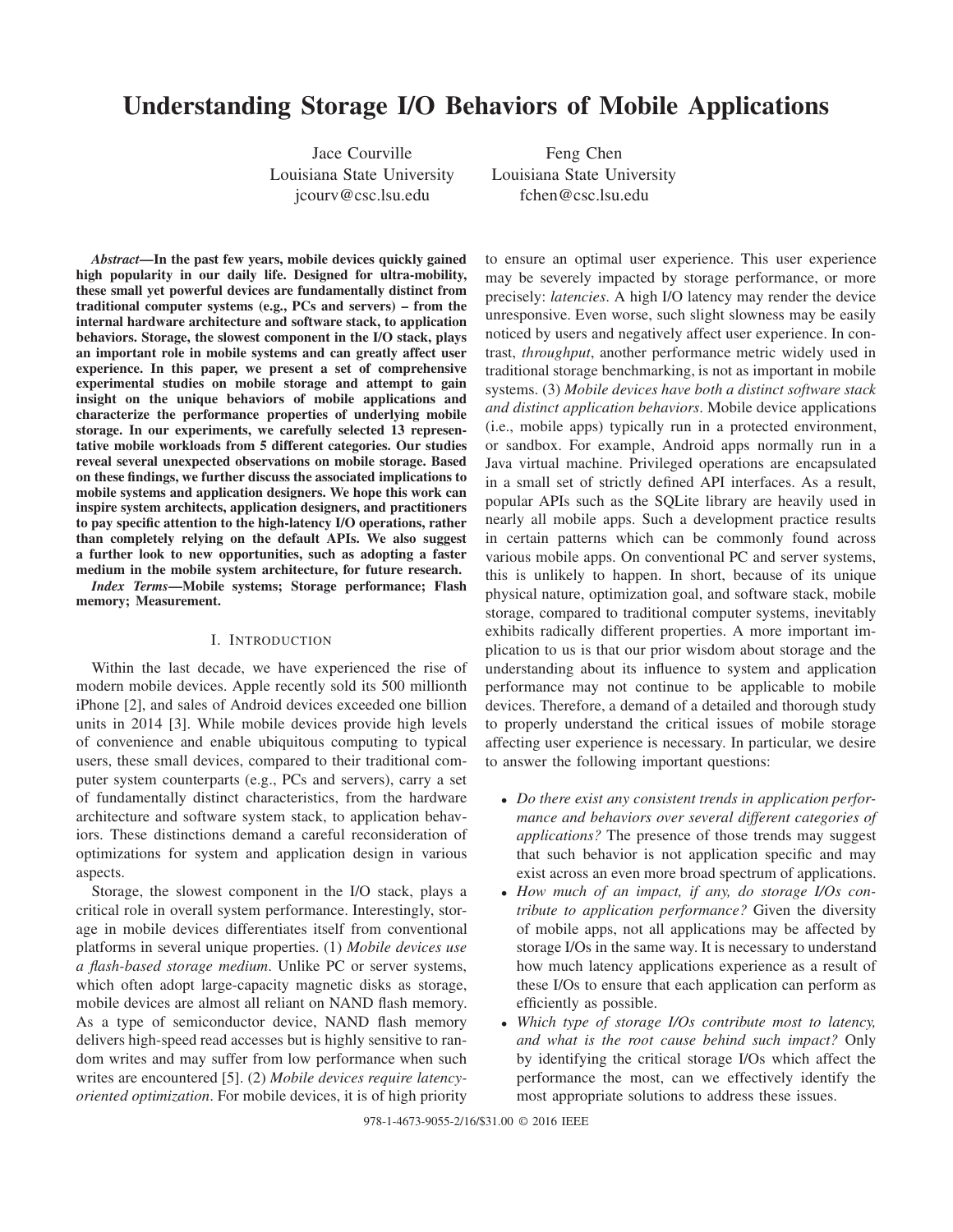• *Does there exist any room for a system level solution to resolve storage I/O latency?* By answering these fundamental questions, we can identify a potential room for optimization of overall mobile app performance through minimizing the total amount of latency contributed by storage I/Os.

In this paper, we present a comprehensive experimental study to explore several important aspects of mobile storage. We carefully select a set of 13 representative mobile workloads from 5 different categories: ranging from games, multimedia, productivity, network, and device utilities. We run these workloads on a Google Nexus 5 mobile phone with a recompiled Linux kernel. By using blktrace and blkparse tools, we trace the storage I/O activities for each application and perform an offline analysis on the collected experimental data. It is worth noting that our main purpose is not to benchmark these mobile apps or the device itself. Instead, we attempt to observe the I/O activities from the perspective of the lowest storage layer, characterize and understand the storage I/O behaviors of typical mobile apps, and identify the critical issues of mobile storage with a goal of finding the key aspects for potential optimizations in the future. Based on these observations and analysis, we further discuss important implications to mobile system and application designs. We hope this work can inspire the research community, especially mobile OS architects and mobile app designers, to carefully consider the use of many storage I/O related operations and enhance user experience successfully.

This paper is organized as follows. Section II introduces the background about mobile systems and the storage I/O stack. Section III gives the experimental methodology. Section IV and V discuss the experimental results and their system implications. Related work is presented in Section VI, and the last section concludes this paper.

## II. BACKGROUND

Android is a mobile OS developed by Google for mobile devices. Initially released in 2008, Android currently powers a majority of the mobile devices on the market. Our experiments were performed with the stable Android version 5, "Lollipop". In this section, we give a brief overview of the Android architecture, especially the I/O stack. Figure 1 illustrates the basic architecture of Android OS.

At the top level of the Android architecture is the *application layer*. Unlike traditional desktop systems, an application in the Android OS can be considered a different "user". Each mobile app is assigned a user ID and has respective permissions unique to this ID. These applications are written in Java and run in their own virtual machine, meaning that each application runs independently of another – a quality that is not seen on traditional systems [4]. The *framework layer* consists of the various managers which these applications interact with. For example, an application which uses location based services (e.g., Google Maps) interacts with the location manager to get the geographic location of the device.



Fig. 1. The Android Architecture

The *library/runtime layer* is responsible for interacting with the OS kernel. These libraries allow application developers to quickly access core system services in a protected manner. For example, SQLite (a journaling based light-weight database) enables application developers to keep data (e.g., user settings) persistent in the form of key/value pairs. Another key component is the Android runtime. Since Android apps are written in Java, the virtual machine runtime, Dalvik (OS versions 4.4 and earlier) or ART, is responsible for application isolation and memory management. The bottom layer is the Linuxbased *OS kernel*. The Android OS kernel is a variation of the open-source Linux kernel and contains a set of low-level drivers to control hardware devices, such as the eMMC device and display. The primary file system in Android is the Ext4 file system, which replaced the older YAFFS2 [1]. The CFQ I/O scheduler is responsible for dispatching the I/O requests to the actual eMMC flash block device [4], which completes the whole I/O path.

#### III. EXPERIMENTAL METHODOLOGY

Our experiments were conducted on a Google Nexus 5 device – an Android-powered smartphone. This device is equipped with 32GB of internal eMMC NAND flash based storage and runs an Android Open Source Project (AOSP) version of Android 5. We recompiled the Linux kernel 3.4.0 and ported it to the device to support the capability of block level I/O tracing. We use blktrace in Linux to collect the I/O traces of various workloads. The blktrace tool monitors the time stamped events in the I/O path, such as a dispatch of an I/O request and a completion of an I/O request. The traces are first reserved in ramfs and later dumped to persistent storage. We use blkparse and our post-processing scripts to process the I/O traces and analyze the traces offline.

For our experiments, we carefully selected 10 mobile apps from both first party and third party sources in order to obtain a true representation of an environment that a typical user may have. When selecting these applications, we chose to prioritize a more real-world set of workloads over choosing workloads that would generate an unrealistically high volume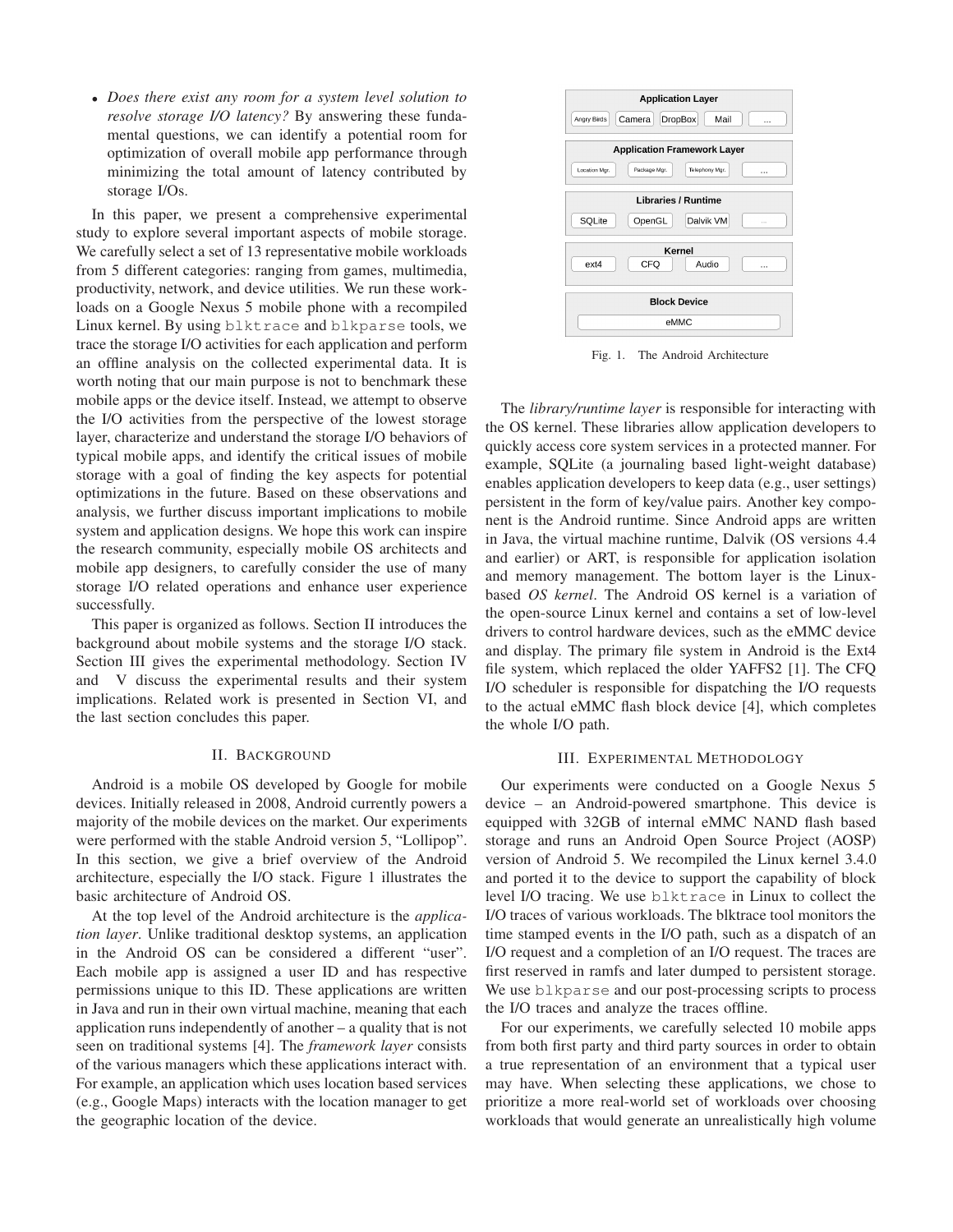| Workload          | Application Type | Read/Write Ratio | Description                                                                      |  |  |  |
|-------------------|------------------|------------------|----------------------------------------------------------------------------------|--|--|--|
| Angry Birds       | Game             | 2.03/1           | Loading the Angry Birds application                                              |  |  |  |
| App Removal       | Device Utilities | 1.35/1           | Uninstalling an application from the device                                      |  |  |  |
| Batch Uninstall   | Device Utilities | 1/2.79           | Using ADB to uninstall several applications at once                              |  |  |  |
| Burst Mode Camera | Multimedia       | 1/204.1          | Uses Burst Mode Camera to take a sequence of 100 pictures as a burst             |  |  |  |
| Camera            | Multimedia       | 1/9.12           | Uses default camera to take three pictures in quick sequence                     |  |  |  |
| Contacts          | Productivity     | 1/2.07           | Adding a new contact to the device                                               |  |  |  |
| Dropbox Sync      | <b>Network</b>   | 1/5.63           | Linking an existing Dropbox account to the device and performing an initial sync |  |  |  |
| E-mail Sync       | <b>Network</b>   | 1/4.25           | Linking an existing e-mail account to the device and performing an initial sync  |  |  |  |
| Web Request       | <b>Network</b>   | 1/1.47           | Loading the Facebook web site                                                    |  |  |  |
| Route Plotting    | <b>Network</b>   | 1/2.54           | Plotting a GPS route using the Google Maps application                           |  |  |  |
| MP3 Streaming     | <b>Network</b>   | 1/41.8           | Streaming 15 seconds of audio using the Spotify application                      |  |  |  |
| Video Playback    | Multimedia       | 1.81/1           | Playing back a 5 second recorded video                                           |  |  |  |
| Video Recording   | Multimedia       | 1/4.25           | Recording a 5 second video using the default camera application                  |  |  |  |
| <b>TABLE I</b>    |                  |                  |                                                                                  |  |  |  |

WORKLOAD DESCRIPTIONS

of I/Os, at the trade off of code availability in several of the closed-source apps. As one of our goals is to determine the true impact of storage I/Os on users, we felt that data from these apps would better indicate this impact. Using these mobile apps, 13 different use cases from 5 categories (games, multimedia, productivity, network, and device functions) were then designed to create workloads that would best represent a situation that may generate various kinds of I/Os. In order to remove unexpected variance, each test case was completed by first restarting the device. Once booted, we start blktrace and perform the test. Upon completion, we stop blktrace and dump the trace into persistent storage for offline analysis. As overhead resulting from the blktrace operation was of concern, we purposefully stored the output of blktrace within a small amount of DRAM memory to ensure that I/Os directly related to running blktrace would not pollute the collected trace. Each test was run 5 times to ensure that the data was consistent.

All workloads were carefully selected to capture the anticipated largest number of I/Os in critical parts of run time. It is worth noting that our main purpose is to study the impact of storage to user-perceivable performance in practice. As so, we avoid using artificial benchmarks to generate extremely high I/O traffic, which exercises the storage but does not reflect the real-world usage patterns. Also, in our experiments, all workloads were designed to show cases which both involve storage I/Os and practically affect user experience in a typical real-life environment. For example, we were more interested in the process of loading Angry Birds, as the user will be idly waiting for their game to start, over a workload including the user playing Angry Birds, as they will no longer be idling due to storage I/Os. In order to minimize the possibility of latency caused by human interaction, all workloads start at the moment human interaction ends. In all workloads, default configurations were used to get representative results. Table 1 details the type and description of each selected workload.

## IV. EXPERIMENTAL RESULTS

This section presents our experimental results. We first study the two key factors that describe the basic I/O patterns of a workload, namely *request sizes* and *latencies*. Then, we focus on the *flush* operations, which directly impact the I/O

speed on an NAND flash based storage. Next, we consider the data access *locality*, which has a strong implication to cache efficiencies. Finally, we discuss the relative influence of I/O operations to the end-to-end application performance.

## *A. Request Size and Latency Distribution*

Request size and latency are two key factors describing the I/O patterns of a workload. The former determines how large each I/O request is, while the latter measures how long each I/O request takes to the point of completion. These two metrics have a direct but non-linear relationship – a small request is not necessarily equal to a smaller latency, and vice versa. Figure 2 shows the distributions of request sizes and latencies of the 13 workloads. In the following, we examine the workloads based on their categories.

**Angry Birds**: As a typical mobile game, the Angry Birds workload sees mostly smaller request sizes - 67.8% of all requests are less than 64 KB. Comparatively, however, these write sizes are more variable than the other tests. For instance, in Figure 3(a), we can see two vertical bands of writes at the 36 KB and 88 KB ranges. Write latency for Angry Birds is noticeably longer than reads, as 80% of reads are completed in less than 1.87 ms, while it takes up to 7.50 ms for 80% of the total number of writes to be completed. Of these writes, synchronous writes contribute most to the latency incurred from write I/Os. We also find that reads are more predictable than writes. In Figure 3, we see a nearly linear pattern of reads between latency and request size – smaller reads generally take shorter times to complete while larger reads take longer. In contrast, writes show a much larger variance. There exist distinct patterns of a wide range of latency for a similar request size. For example, latency for a request size of 88 KB ranges from 7-10 ms. Such write latency is surprisingly high, especially considering the eMMC flash device has no mechanical components. This is mostly because writes in flash memory may trigger some high-overhead internal operations, such as block cleaning, which make the I/O latencies more variant [5]. Also, large reads tend to have a relatively higher variance in latencies than small ones, as a large read would take longer to complete and is more likely to affected.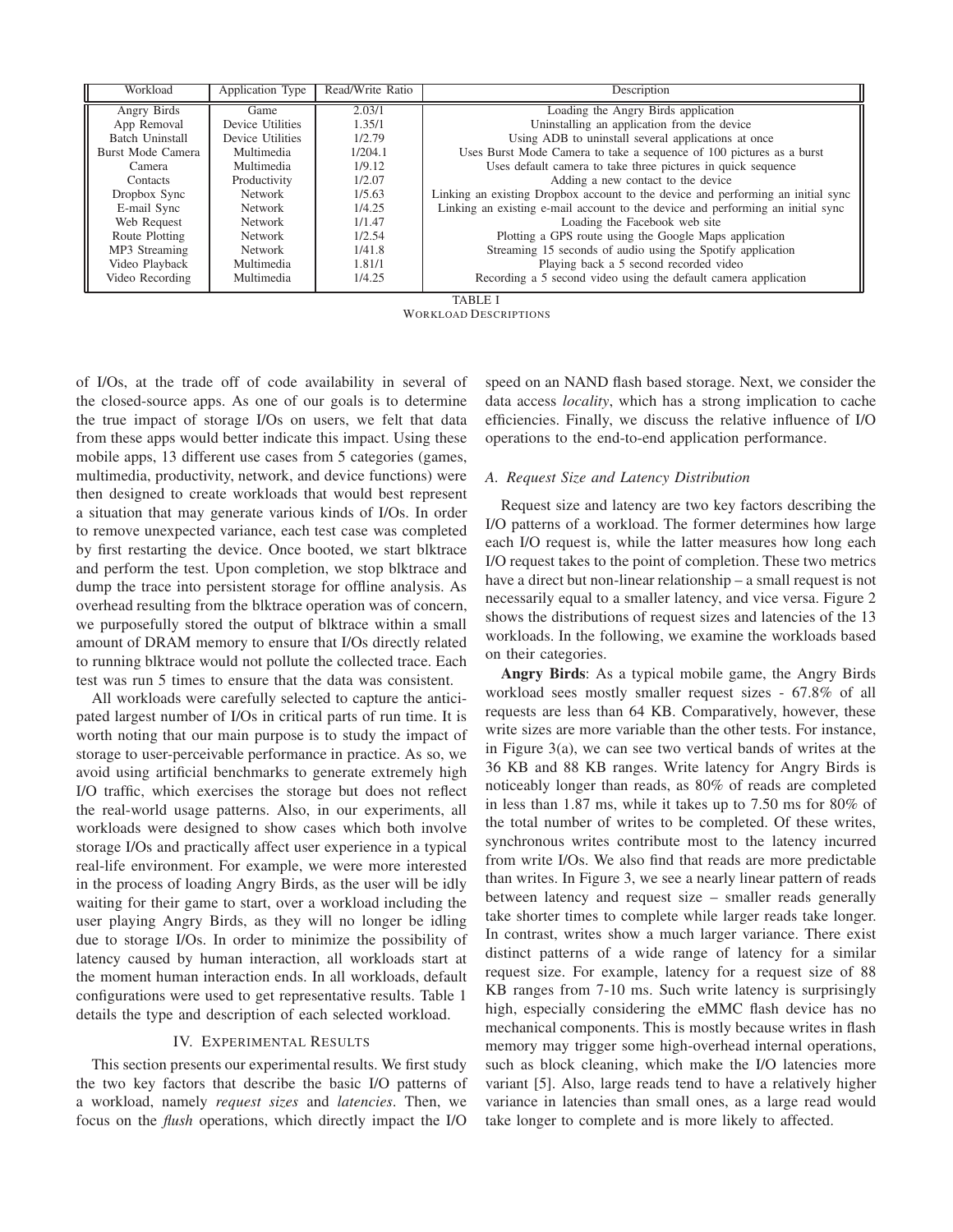

Fig. 2. Request Size and Latency Data by Type for all Workloads (All, Read, Write)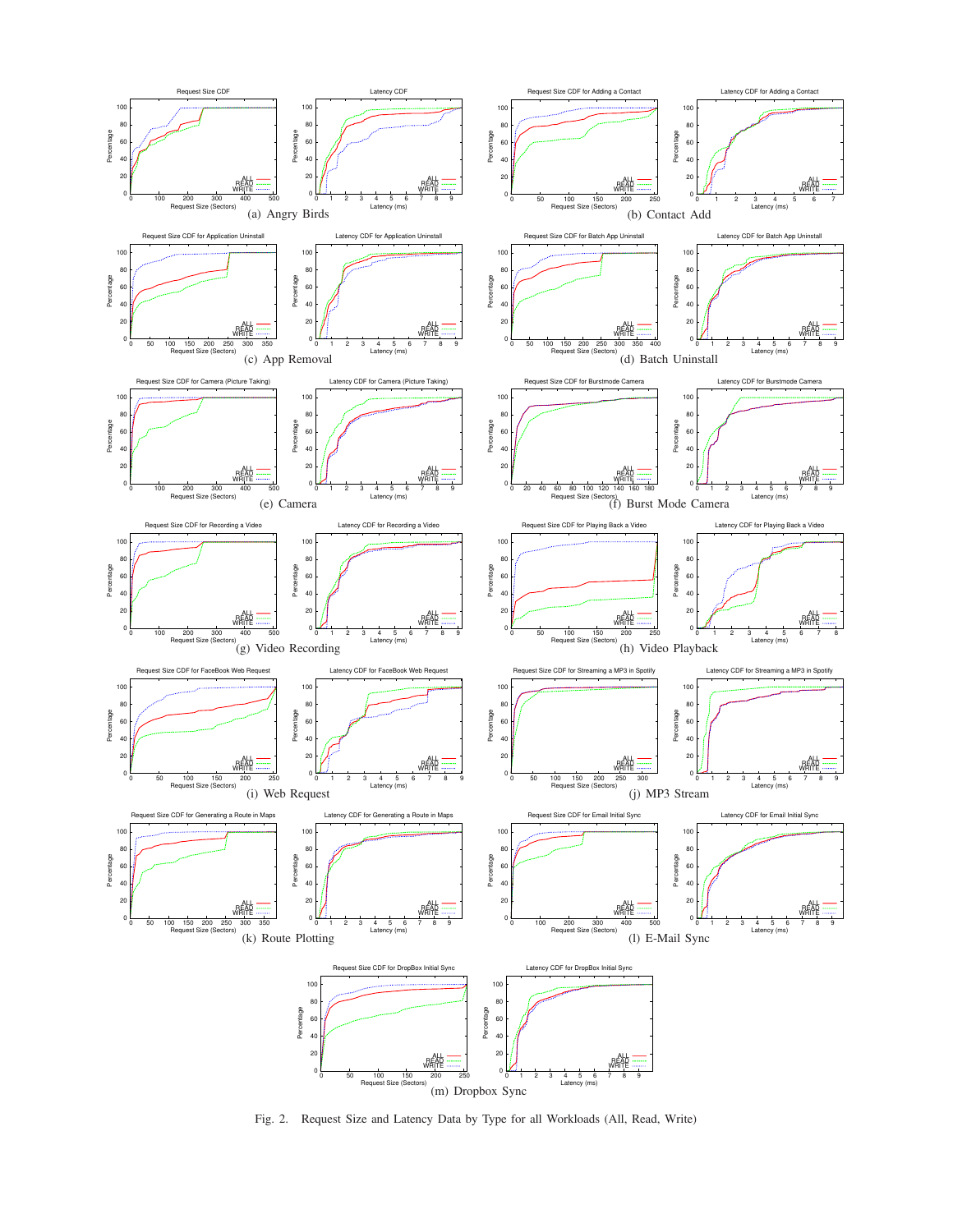

Fig. 4. Spatial Access Patterns vs. Time. Offset is in units of Sectors.

**Uninstall Apps**: Removing both a single application and several applications in a batch job often causes noticeable delay. In Figure 2(c) and 2(d), we see similar patterns in both request sizes and latencies. For request size, we find that 82.4% of writes in a single application uninstall and 80.1% of writes in a batch application uninstall are less than 16 KB in size. This is because the two workloads involve intensive file system metadata operations, most of which are rather small (e.g., updating inodes). We also find that writes are slightly slower than reads with 80% of I/Os taking under 2.39 ms for writes and 1.77 ms for reads in a single uninstall and under 3.04 ms for writes and 1.89 ms for reads in a batch uninstall. When comparing latency and request size, we find a similar trend of slow writes of very small size and reads in a linear pattern, as seen in Figure 3(b). The only apparent difference between the single- and batch- uninstall workloads is the quantity of reads and writes being appropriately larger in scale. This indicates that, for such a batch of metadata-intensive workloads, storage I/Os happen mostly in a sequence, and no buffering effect has been observed.

**Contact**: The Contact Addition experienced several very small writes - about 73.7% of all writes were only 4 KB. Reads, however, were larger than writes - only 64.6% of reads were less than 64 KB. Other data continued to follow typical trends – writes were slightly slower than reads. Compared to other workloads, this workload does not have to load or store data of any significant size, and subsequently it does not present any surprising information.

**Multimedia**: As shown in Figure 2(e-h), we find several key themes in the four multimedia workloads, Camera, Burst Mode Camera, Video Recording, and Video Playback. First, writes tend to be small. Write sizes of less than 16 KB make up 86.9% of the Camera workload, 81.2% of the Burst Mode Camera workload, and 88.0% of the Video Recording workload. This is because the three workloads involve intensive writes, and frequent flushes create a sequence of small writes. Video Playback is unique. It sees a wider spectrum of write request sizes; however, we still find that most of these writes are small. Second, latency distributions are also similar between the write-intensive multimedia applications. In the Burst Mode Camera, Camera, and Video Recording workloads, 80% of the I/Os are completed in less than 2.20 ms, 3.02 ms, and 2.21 ms respectively. Video Playback shows different patterns - I/Os tended to experience higher latency, with 58.2% of I/Os taking over 3 ms to complete. Third, the latency-vs-request-size trends in multimedia workloads are similar to other workloads – a heavily variable concentration of small writes with a relatively more linear pattern of reads, shown in Figure 3(c). We also find that Burst Mode Camera, Camera, and Video Recording are all quite variable as there are a significant number of writes between 1 and 10 ms of latency. Finally, Video Playback shows a unique pattern. This workload has only 75 total writes, and of these writes, only 5 were larger than 4.5 ms. Unlike other multimedia workloads, Video Playback is read intensive. A large portion of this workload involves retrieving the video from storage to play it back. We see a larger number of slower reads than in other workloads. Also, this workload has the second fewest number of I/Os of any other workload, as it retrieves the video from storage in large (128 KB) chunks. Figure 4(a) illustrates this behavior. We can see a distinct band of I/O reads at the same offset for a large duration of the process of playing back the video. Comparatively, we see the other multimedia applications which save data to storage (e.g., Camera) writing data in small chunks, as shown in Figure 4(b). This process also proves to be extremely costly. Our Camera workload had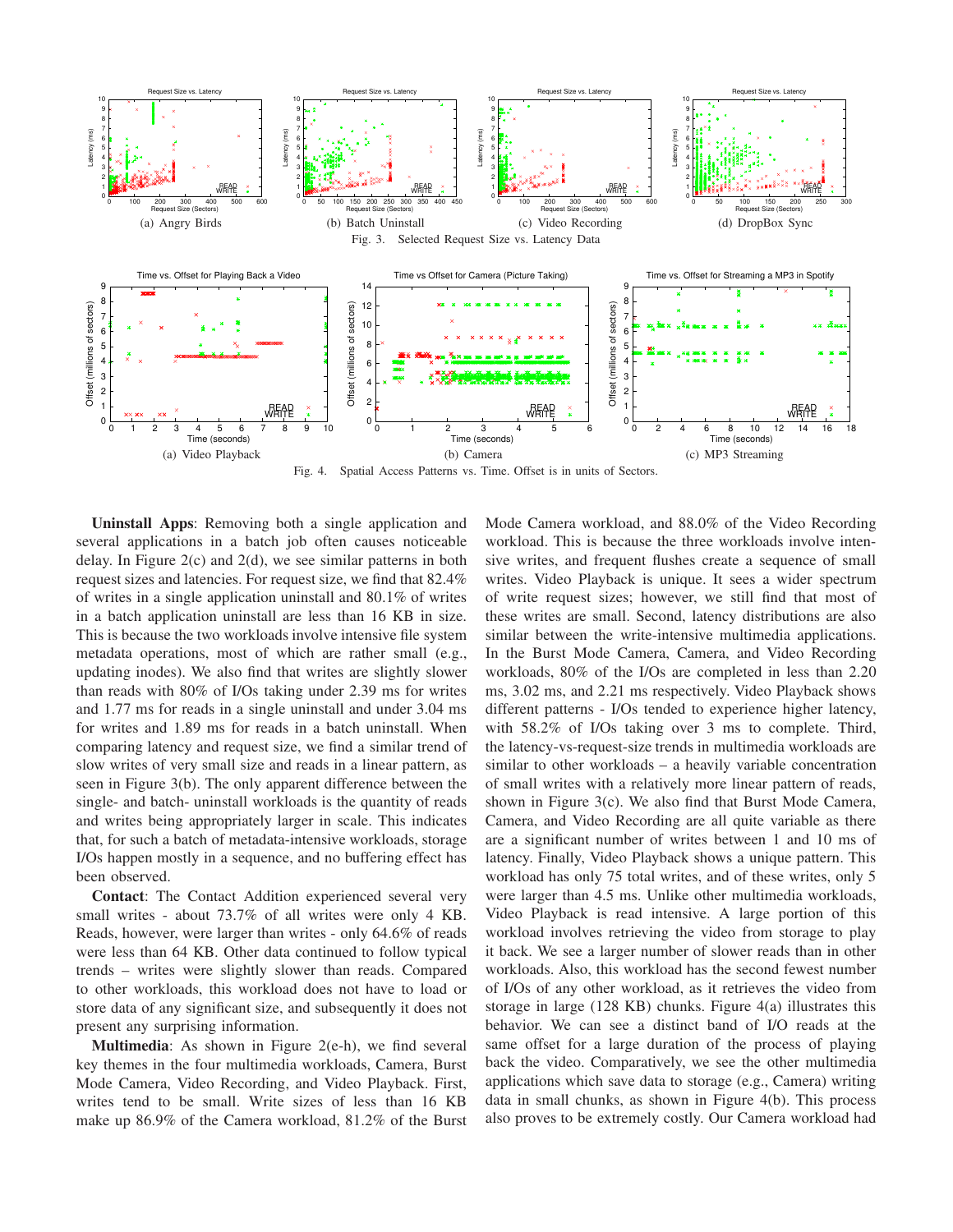the largest percentage of I/O latency than any other workload at nearly 70% of the run time.

**Network Apps**: The storage I/O behaviors of networkintensive apps follow patterns unique to this category. Of the 5 network applications, shown in Figure 2(i-m), each workload had a majority of small writes. For each network workload, most writes were smaller than 16 KB. For example, the MP3 streaming workload had 92.6% writes smaller than 16 KB, and the Web Request workload had 76.5% writes being less than 16 KB. Reads had some slight variation between each workload and were larger than writes. The MP3 Streaming workload is unique. It has significantly smaller I/O reads, with 76.5% of reads being less than 16 KB, compared to the other Network workloads which, as in the Route Plotting workload which had only 41.0% reads less than 16 KB. This is likely due to the streaming effect, where most reads can be directly satisfied in memory. In this category, we also found that unlike other workloads, I/O request latencies had slower asynchronous writes than synchronous writes. This difference can be most drastically noted in MP3 Streaming, where asynchronous writes are greater than 4 ms in over 74.1% of requests. We continue to see patterns of small slow writes and linear reads when comparing latency and request size. In summary, network workloads are unique in that they experience I/O behavior somewhat similar to other workloads, which is an unexpected finding. An example of this may be seen in the spatial write pattern of MP3 Streaming shown in Figure 3(d) – there are constant I/O writes with very few reads. The reasoning for this may be due to the device having to download and store the data from the network.

# *B. Flushes*

In Android systems, the SQLite library provides a lightweight database for mobile apps to store small pieces of data persistently (e.g., user settings). In order to ensure data consistency, the dirty data in the OS page cache needs to be synchronized to the persistent storage. As a result, the Android operating system frequently uses a flush operation (e.g. FUA and FLUSH) to send buffered data to storage to ensure the persistence. While this is a necessary function to preserve data, too much flushing can result in increased latency, thus degrading application and device performance. We find such a trend of excessive flushing in our analysis of our workloads, characterized by flushes at short intervals, with a only small number of small sized I/O writes between each flush operation. We will examine specific workload categories in greater depth. Figure 5 depicts an average case of flushing in three metrics: the number of I/O requests which occur between flushes, the size of I/O requests between each flush, and the time between successive calls to flush. Table II lists the number of I/O requests, the total I/O request size, and the time interval between two consecutive flushes.

We find in Figure 5 that there are very few I/O requests that take place between successive flushing operations. In 90% of cases, the largest number of I/O requests between two flushes is 74 in the Web Request workload, with all other workloads

| Workload               | Requests | Data Size | Time                |
|------------------------|----------|-----------|---------------------|
| Angry Birds            | 26       | 2028 KB   | $0.398$ sec         |
| App Removal            | 29       | 808 KB    | $0.289$ sec         |
| <b>Batch Uninstall</b> | 16       | 332 KB    | $0.252$ sec         |
| Contacts               | 40       | 240 KB    | $1.41 \text{ sec}$  |
| Burst Mode Camera      | 16       | 80 KB     | $0.116 \text{ sec}$ |
| Camera                 | 22       | 124 KB    | $0.060 \text{ sec}$ |
| Video Recording        | 23       | 204 KB    | $0.099$ sec         |
| Video Playback         | 49       | 4196 KB   | $3.30 \text{ sec}$  |
| Dropbox Sync           | 14       | 116 KB    | $0.216$ sec         |
| E-mail Sync            | 18       | 180 KB    | $1.10 \text{ sec}$  |
| Web Request            | 74       | 4412 KB   | $3.13 \text{ sec}$  |
| MP3 Streaming          | 10       | 60 KB     | $0.512 \text{ sec}$ |
| Route Plotting         | 10       | 64 KB     | $0.147 \text{ sec}$ |

TABLE II

I/OS BETWEEN FLUSHES (90TH PERCENTILE OF CDF)

having less than 49 I/O requests. Workloads such as Angry Birds and Application Remove saw less than 26 requests and 29 requests respectively, and Dropbox Sync had fewer than 14 requests in 90% of cases. We see a varying number of I/O requests between workload categories as well. Network workloads saw as few as less than 10 requests at the 90th percentile (MP3 Streaming, Route Plotting) and as many as less than 74 requests at the 90th percentile (Web Request).

The amount of data of I/O requests between successive flushes is also small but varies between the workloads. Several workloads had total data sizes of less than 128 KB between flushes in 90% of cases, while three outliers are the Angry Birds (2028 KB), Video Playback (4196 KB), and Web Request (4412 KB) workloads.

The time interval between successive flushes is also small. We found a range of typically short intervals. In 8 of the 13 workloads, these intervals were between 0.1 and 0.4 seconds, which means 2-10 flushes happen every second. Workload categories seem to have some influence: three of the five longest intervals occur in the network category, while the three shortest intervals occur in the multimedia category. Since the multimedia apps, such as Camera, involve heavy writes, this suggests that the number of storage I/O writes affects flushing behavior; as more data is written, flushing becomes more frequent.

In all, we see very aggressive flushing for the mobile applications. Most have very few requests of small sizes at short intervals between flushes. Application category has influence on the flushing behavior of workloads. Write I/O intensive categories have high frequency, low request numbers, and small request sizes between each flush operation. Less I/O write intensive workloads show less frequent flushes with more requests and larger request sizes between flushes. The biggest reason for variation occurring in flushing between different workloads is the importance of ensuring that the data generated by the respective workload is written to storage. This flushing scheme, however, is problematic because it contributes heavily to the overall latency of storage I/Os.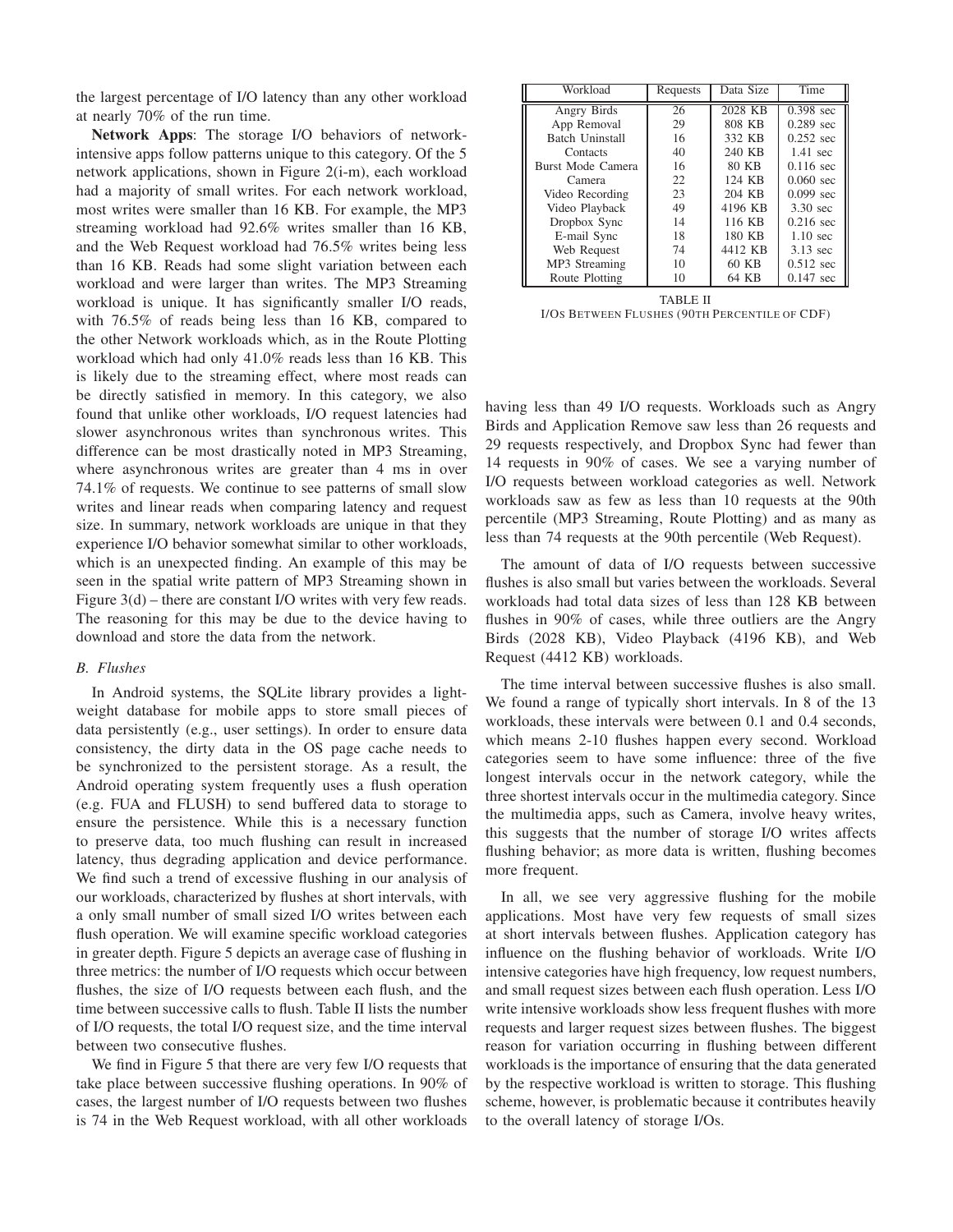

Fig. 5. Data Gathered Between Two Flushes



Fig. 6. Selected Locality Behavior. All access ranks after 300 have been ignored.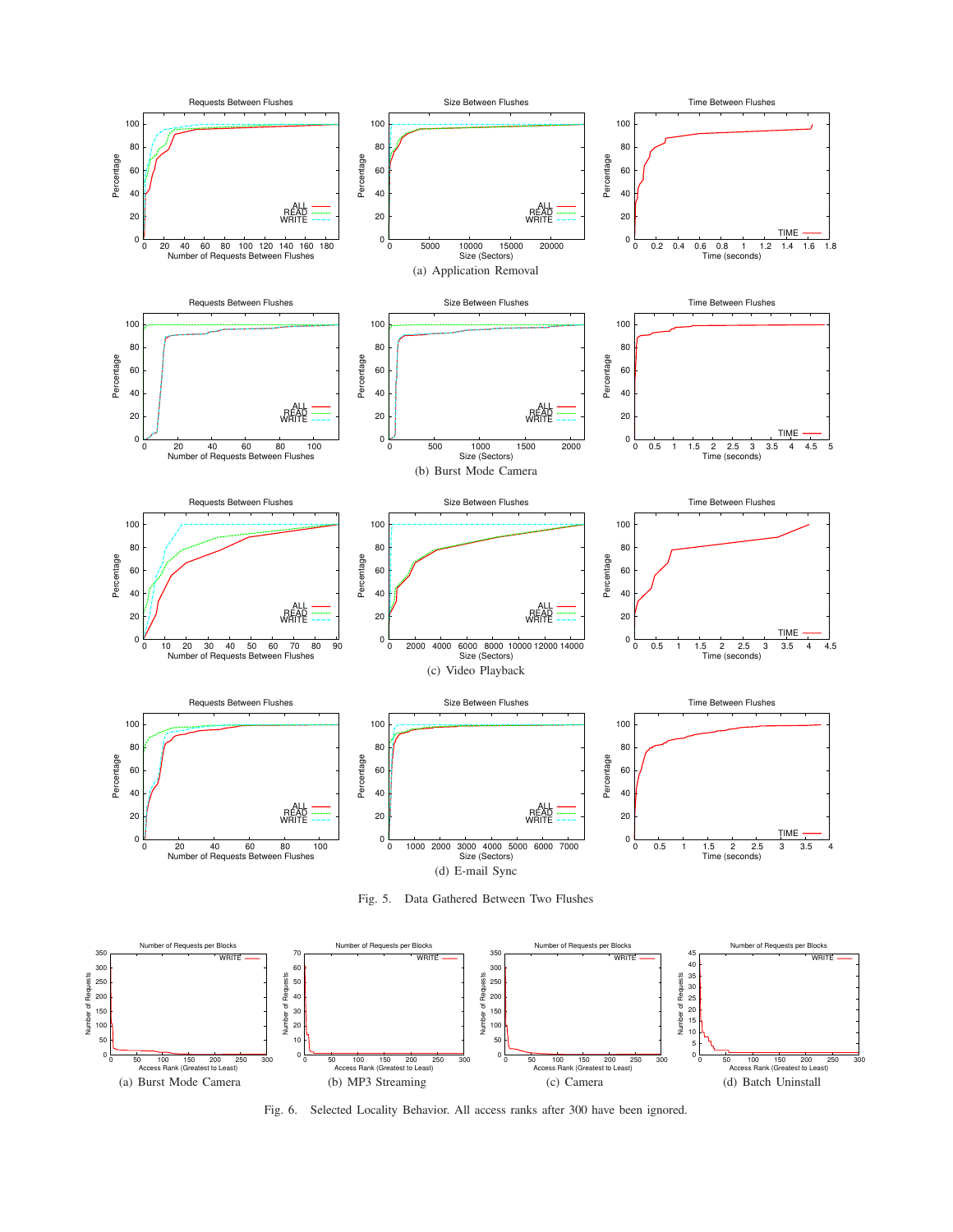## *C. Locality*

In this section, we briefly analyze spatial locality trends among the workloads in this study. This analysis will refer exclusively to the spatial locality of storage writes, as in each workload, blocks being accessed from read operations were accessed only one time. This is due to the memory being able to fully contain the working set. To confirm this, we repeated the workload under the conditions of reduced available RAM (1 GB) and found that blocks were being accessed twice due to page cache replacement. In general, we have found some localities to be good, while others are heavily skewed.

Workloads with good localities include Burst Mode Camera, Figure 6(a), with 153 blocks covering nearly all of the I/O write requests to 880 total unique blocks, with the 10 most accessed blocks accounting for 25.6% of all accesses. Dropbox Sync also had 187 blocks being re-written. Other workloads with multiple blocks being re-written include Contact Add, MP3 Streaming, and Web Request. Most workloads, however, had heavily skewed localities, where one or very few blocks were re-written in some cases hundreds of times. In an extreme case, Camera saw one block out of 3,293 unique blocks being re-accessed 305 times, as shown in Figure 6(c). Other workloads also saw very few blocks being accessed in a range between about 10 to 150 accesses.

# *D. End-to-end Impact of Storage I/Os*

Although storage I/Os are generally slow, the end-to-end impact of storage I/Os to mobile application performance is complex and depends on various factors, such as relative computing and network speed. In this section, we show the aggregate storage I/O time in the overall workload completion time. Figure 7 and Table III provide the details.

Based on the percentage of I/O latency throughout the duration of the workload, we can distinctly identify 3 major groupings of applications. *(1) Light-I/O Applications:* Four of the five network workloads were found to be lightly affected by I/O latency, with the exception of Dropbox Sync, which stores a lot of data to the device in its initial sync. All other network workloads were found to have less than 9% of I/O latency. This suggests that the network may have a larger contribution in the run time of certain applications. Video Playback was also only lightly affected by storage I/Os, as a large number of sequential reads can be quickly loaded to memory by the OS prefetching. *(2) Moderate-I/O applications:* The two uninstall workloads, Burst Mode Camera, and Dropbox Sync are moderately affected by storage I/Os. This implies that in some cases, even a network based application may be affected in part by storage I/O latency if it is storing a large amount of data. *(3) Heavy-I/O applications:* Three applications are heavily affected by storage I/O latency. The Video Recording application is understandably affected, as it stores a high quantity of data to the storage when the video is completed and saved. Angry Birds was the second worst affected workload. This may be in part due to the complexity of the game itself, as the features of the game may both read the game files and write back progress data to allow for settings or game saving. The Camera workload was the most affected by I/O latency, which accounts for nearly 70% of the run time, as high resolution pictures are written.

In general, our findings indicate that the significance of storage I/Os to the end-to-end performance of mobile apps varies across workloads.

# V. SYSTEM IMPLICATIONS

With these key observations, we are now in a position to present several important system implications. Additionally, this section also provides an executive summary of our answers to the questions we raised at the beginning of this paper.

**I/O writes are very small and of varying I/O latency**. In all of our mobile applications, we see excessive small write I/Os. The write I/Os exhibit strong locality; some blocks are heavily rewritten while most are only written once. These I/O writes can be of a highly variable latency. Regardless of how large or small the write, we saw a range between 1 ms and 10 ms in nearly every workload. This suggests that write performance, overall, is quite poor. This is mostly because NAND flash does not handle random and small writes well. Consequently, applications which write a lot of data to storage will be the biggest culprits of I/O latency. Because of these small and latent writes, the camera workload saw a near 70% I/O overhead. Even with the Dropbox sync workload's heavy reliance on a network connection to download data, small writes contributed to this workload being the 5th most affected workload from I/O latency. This implies that mobile app designers should pay specific attention to write operations, especially frequent small writes. Buffering and clustering small writes into large ones can effectively reduce the effect.

**Aggressive flushing is a common practice in all applications**. In nearly every case, a pattern of very short page cache flushes occur (e.g., fsync()). These flushes contain typically less than 40 I/Os of small size and happen very frequently. This is caused by applications which are constantly triggering a flush operation in order to ensure data safety and persistence in the event of some failure. This, in turn, requires the system to stop and wait for the data to be written to the storage. Such a blocking effect further magnifies the effect of slow writes on NAND flash. This aggressive flushing has a large impact to overall system performance: because each interval between flushes is so short, little data is being written per operation, implying that more time is spent waiting than may be necessary. As a result, the user is left waiting for all of the I/Os to complete before they can proceed further. Because these flushes trigger sequences of short and random writes, they inadvertently contribute to the overall problem of storage latency and reduce the possibility of organizing more favorable large writes as well. A potential solution to reducing latency would be to use these flush operations conservatively, thus reducing the frequency of data being written to storage. Also, mobile app developers should understand the impact of such flushes to ensure I/O operations are not issued arbitrarily and should also avoid abusing the SQLite library for randomly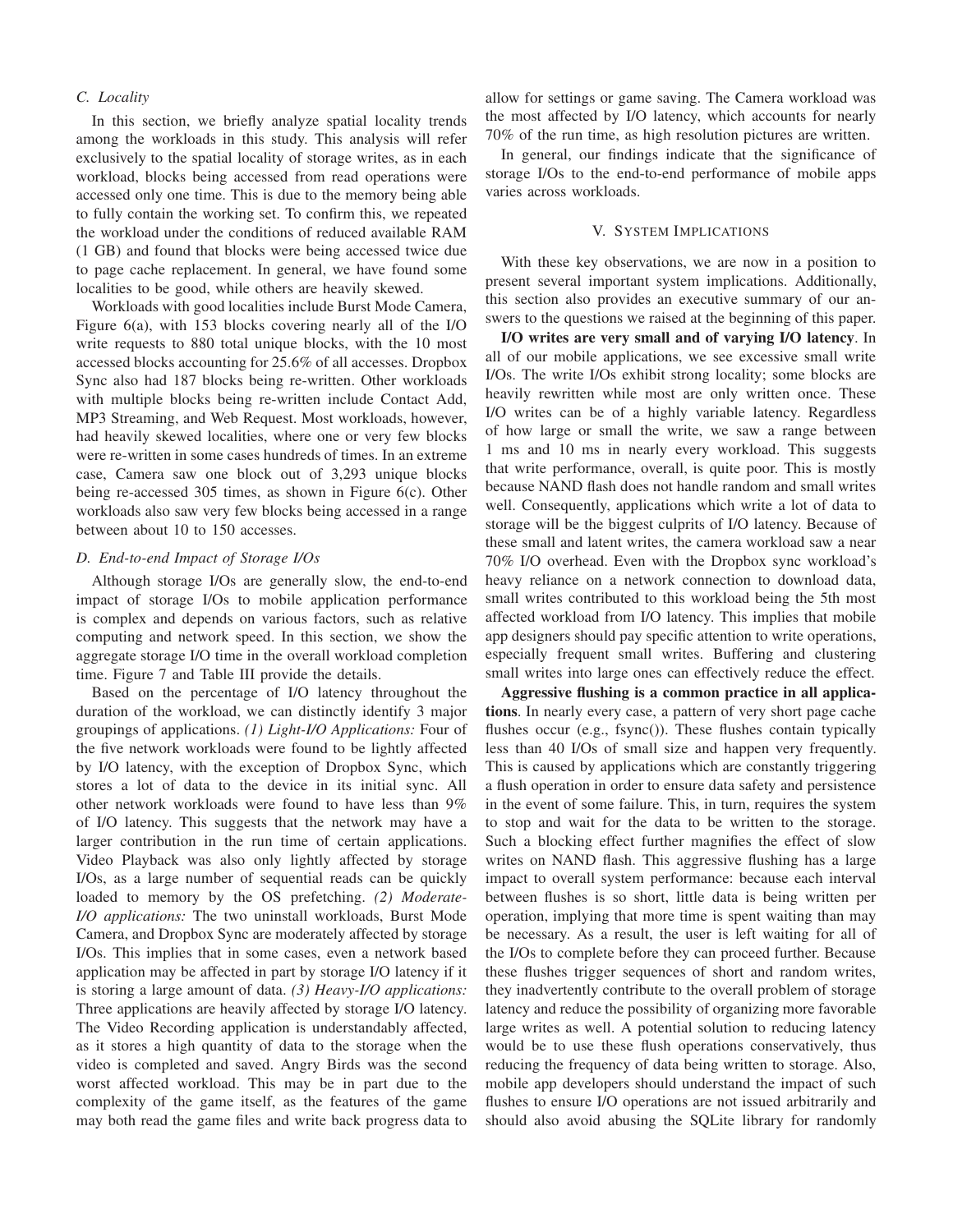

Fig. 7. Ratio of Latency over Test Duration for a given workload

| Application Name  | Number of I/Os | Number of Reads | Number of Writes | Test Duration (ms) | Percentage of I/O Latency |
|-------------------|----------------|-----------------|------------------|--------------------|---------------------------|
| Angry Birds       | 846            | 567             | 279              | 7414.26            | 19.8508                   |
| App Removal       | 511            | 294             | 217              | 5667.04            | 11.5023                   |
| Batch Uninstall   | 1238           | 326             | 912              | 13346.3            | 11.5861                   |
| Burst Mode Camera | 2257           | 11              | 2246             | 17880.6            | 13.3792                   |
| Camera            | 2319           | 229             | 2090             | 5429.02            | 69.8771                   |
| Contacts          | 348            | 113             | 235              | 18736.6            | 2.97313                   |
| Dropbox Sync      | 1983           | 299             | 1684             | 18313.9            | 12.2474                   |
| E-mail Sync       | 2177           | 414             | 1763             | 61163.4            | 4.69179                   |
| Web Request       | 173            | 70              | 103              | 4484.59            | 7.51333                   |
| Route Plotting    | 1950           | 550             | 1400             | 27424.3            | 8.16327                   |
| MP3 Streaming     | 728            | 17              | 711              | 17606.3            | 4.33635                   |
| Video Playback    | 256            | 165             | 91               | 7961.2             | 7.01778                   |
| Video Recording   | 1304           | 248             | 1056             | 10301.7            | 16.7913                   |

TABLE III I/OS BY WORKLOAD

storing small data items - the main source of frequent, small synchronized writes.

**I/O reads are mostly one-time access and of relatively predictable latencies**. In our experiments, reads exhibit a rather linear behavior between latency and request size in nearly every workload. This finding is consistent with our understanding about reads in NAND flash, in that they are fast and predictable. In addition, these reads are, almost in all cases, one-time access. This is directly a result of the memory being capable of fully containing the workload with a fairly small working-set size. As long as the memory is capable of containing the working-set, the system will not see a significant amount of latency from read I/Os, as it only needs to read storage blocks once. Accordingly, reads do not contribute as much of an impact to I/O related latency. This also is in part due to the read benefits that come from using NAND based flash storage, as these reads will be able to be completed efficiently. This, again, implies that mobile system and app developers need to focus more on optimizing writes.

**Synchronous Writes make up a majority of the I/O latency**. Of the four different specific types of reads and writes, we see primarily read-aheads and synchronous writes by quantity. By percentage of latency over test duration, however, we find that synchronous writes contribute an overwhelming amount of the total latency from storage I/Os. This latency is compounded by the aggressive flushing experienced in each workload. Because applications are constantly flushing at short intervals (e.g., 200 ms), the device has to spend a large amount of time writing back the data to storage and the applications remain in a state of being blocked. This finding implies that we need to either reduce the amount of synchronous writes or speed them up. The former can be achieved through less use of flushes, while the latter could be realized by adopting a faster storage medium, such as persistent memory [6].

**The impact of storage I/Os to the end-to-end application performance is workload dependent**. In total, storage I/O based performance degradation appears to be reliant on the type of application being used. The typical percentage of latency due to storage I/Os falls between 7 and 20 percent. We found that network-heavy applications, such as the E-mail application or the MP3 Streaming application, had much less latency due to storage I/Os at just over 4% each. Conversely, multimedia based apps saw typically more latency attributed to storage I/Os, such as the camera workload with nearly 70% latency. These trends are not necessarily strict, as the Dropbox workload indicated that an application may be both heavily reliant on a network and affected by storage I/Os. Comparing Camera and its burst mode version, we can find that leveraging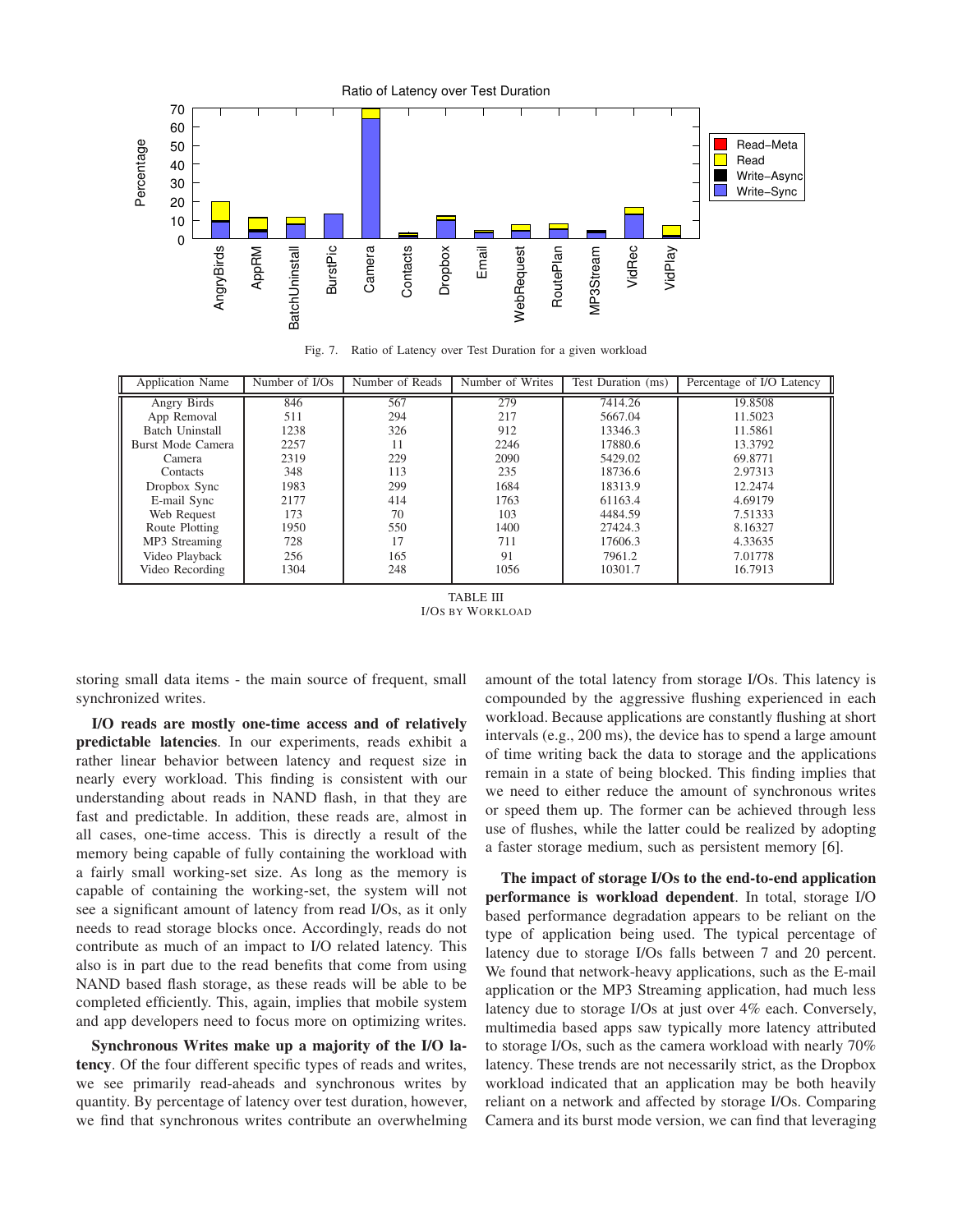local buffering can effectively reduce the impact of storage I/O. It also implies that other mobile apps with intensive writes should consider such a simple technique to optimize performance.

**Compared to desktop applications, mobile apps show several unique and distinct characteristics.** In our experiments, we have observed several interesting properties of mobile apps. First, we see a large volume of synchronous writes and frequent use of flushes in mobile apps. This is related to the mobile apps' heavy reliance on the SQLite library, and we rarely see such patterns in desktop applications. Second, most mobile apps have a more relatively small working set than typical desktop applications. On one hand, it allows most reads to be comfortably accommodated in memory. On the other hand, it makes mobile apps more write I/O intensive and the write performance issues even more obvious. Desktop applications, in contrast, are typically more read intensive and most writes are asynchronous. Thus, the optimization goals for mobile and desktop applications are very different.

In general, through our experimental studies, the implications of the answers show that there is a definite space for optimization with respect to storage I/Os. A solution that could overcome the need to constantly commit data to storage at a short interval, thus only writing small amounts of data, would in turn reduce the overall latency which the user must experience. By reducing the amount of flushing, much of the storage I/O latency can be negated which will consequently optimize application performance on a much larger scale. In the meantime, we should also note that storage I/Os account for a moderate portion of the overall mobile app performance, which indicates that when optimizing mobile app performance, we must consider all system components in a whole package.

## VI. RELATED WORK

In recent years, inefficiencies of mobile device optimization have received interests in academia. These prior studies cover various aspects of mobile systems, from power management (e.g., [7], [9], [19], [21]), privacy and security (e.g., [8], [10], [12]), applications (e.g., [11], [22], [24], [25]), and many others. In this section, we will focus on the prior work that is most related to this paper.

Storage I/Os are important to mobile system performance and user experience. Kim et al. have presented benchmarks of Android performance, showing that storage may contribute more of an effect on system performance than previously thought [14]. In contrast to this early work, which focused primarily on SD-card based external storage, our studies are based on the internal eMMC flash storage and show that the impact of storage to the overall user-perceivable performance is moderate for most mobile apps. Lee and Won first noticed several inefficiencies within the various layers of the Android stack [18]. They found that although these layers have been well designed, several issues with journaling still existed and were causing issues with device performance. This anomaly, later known as *Journaling of Journal*, was determined as the result of the innate competition of the journaling actions of

the SQLite database which unexpectedly triggered the highcost journaling in the Ext4 file system [13]. Due to these unexpected interactions between SQLite and Ext4, solutions to address these problems have been proposed, though at this time have not been adopted into Android, as our results suggest that small sync write issues still remain a problem within Android. Jeong et al. investigated the results of changing various features of the Android operating system and discovered that by making changes to the file system and changing the operating mode of the SQLite database, they were able to remove this journaling of journal effect and achieve a 300% performance upgrade from SQLite [13]. Recently, Kim et al. developed an algorithm known as LS-MVBT (multi-version B-tree with lazy split) to reduce the number of fsync calls which trigger the journaling in Ext4 [16]. By maintaining the recovery information within the database instead of a journal log, they were able to achieve a 1,220% performance improvement over the default SQLite logging modes. Shen, Park, and Zhu have also identified several implementation limitations of the Android operating system and through applying a custom journaling mode they were able to improve overall database performance by 7% [23]. Additional work in storage areas contributes to the understanding of the uniqueness of mobile storage to traditional desktop systems. Chen et al. performed several tests on flash based SSDs and identified several performance issues that can appear with writes with regards to flash storage, indicating a need to study flash storage uniquely of traditional storage understandings of HDDs [5]. To overcome these innate problems, and those caused by the Journaling of Journal anomaly, Lee et al. show that F2FS, a file system designed to perform for devices using flash storage, outperforms the existing EXT4, effectively removing Journaling of Journal by using append only logging [17]. Recognizing the impact of writes to reads, Nguyen et al. proposed a scheduling scheme to reduce application delay by prioritizing read over write I/Os and grouping them based on priorities [20]. Kim et al. developed a buffer cache replacement scheme to influence the I/O performance on flash [15]. In this paper, our main focus is to characterize the I/O behavior of mobile apps and its interaction with the underlying flash memory. Besides observing frequent flushes, we have also found that the end-to-end impact of these I/O latencies varies depending on applications, which deserves further research.

#### VII. CONCLUSIONS

Mobile devices have become increasingly important in our daily computing. In this paper, we present a comprehensive study on the storage I/O behavior of mobile applications and their interaction with the underlying flash-based storage. By carefully selecting 13 workloads from 5 categories, we perform extensive experimental studies in an attempt to discover the trends that would allow for overall device performance optimization. Our analysis shows that although the number of storage based I/Os comprises a smaller number of the overall I/Os for a running application, the mobile apps exhibit unique I/O patterns. I/O writes, especially those from synchronous